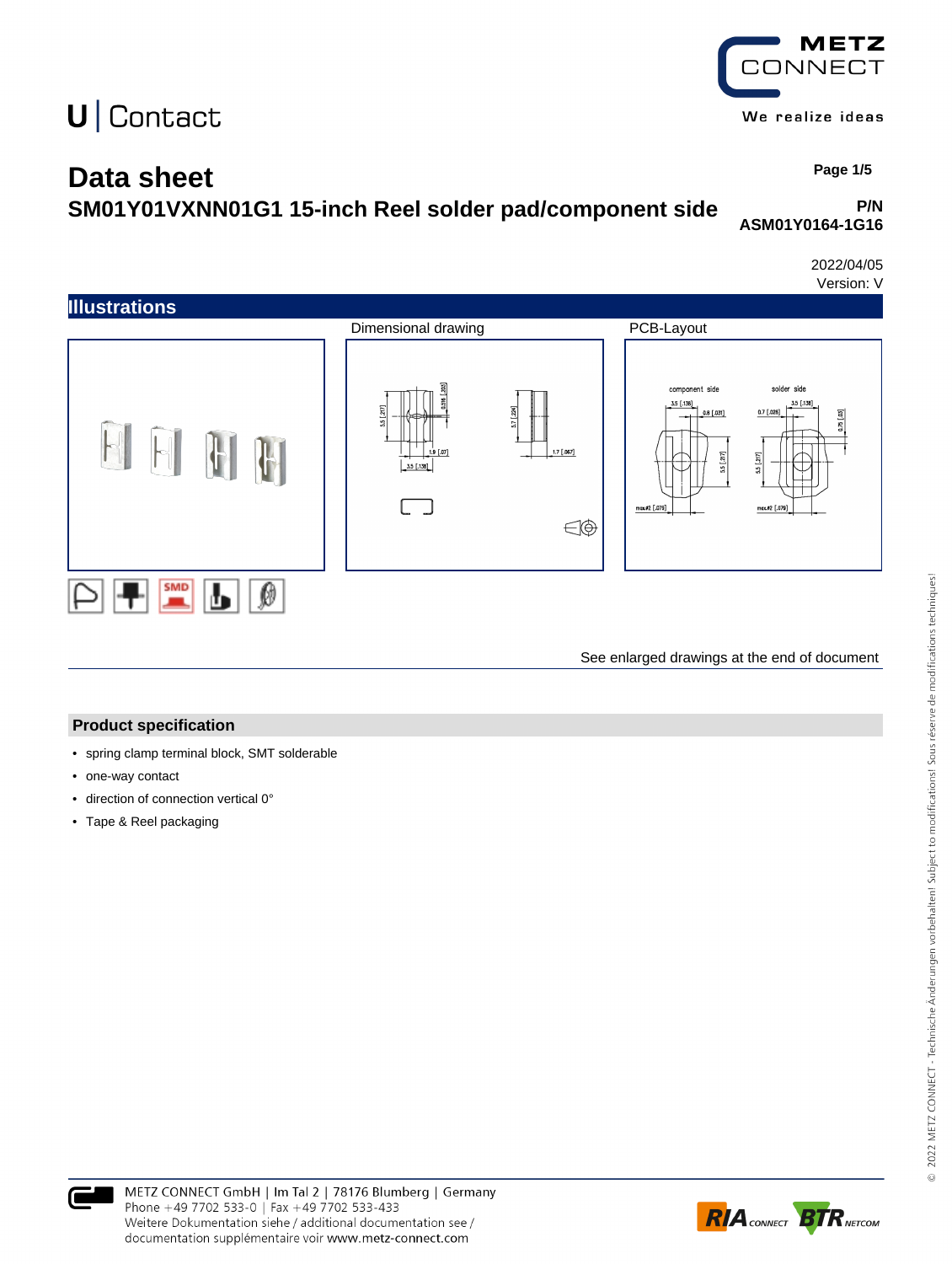

We realize ideas

## $U$  Contact

#### **Data sheet**

## **SM01Y01VXNN01G1 15-inch Reel solder pad/component side**

#### **P/N ASM01Y0164-1G16**

2022/04/05 Version: V

 **Page 2/5**

| <b>Technical Data</b>     |                                                                                                                                                        |
|---------------------------|--------------------------------------------------------------------------------------------------------------------------------------------------------|
| <b>General Data</b>       |                                                                                                                                                        |
| min. number of poles      | 1                                                                                                                                                      |
| max. number of poles      | $\overline{1}$                                                                                                                                         |
| Protection category       | IP <sub>00</sub>                                                                                                                                       |
| Min. insul. strip length  | 4 mm                                                                                                                                                   |
| Rated current             | 13A                                                                                                                                                    |
| <b>Terminal data</b>      |                                                                                                                                                        |
| rat.wiring solid AWGmax   | 0.75 mm <sup>2</sup> - 1.5 mm <sup>2</sup> / AWG 18 - AWG 16                                                                                           |
| <b>Material</b>           |                                                                                                                                                        |
| contact material          | CuBe                                                                                                                                                   |
| Contact surface           | $Ni + Sn$                                                                                                                                              |
| <b>REACh</b>              | compliant                                                                                                                                              |
| REACh - substance (SVHC)  | none                                                                                                                                                   |
| <b>Climatic Data</b>      |                                                                                                                                                        |
| upper limit temperature   | 150 °C                                                                                                                                                 |
| lower limit temperature   | $-40 °C$                                                                                                                                               |
| general                   |                                                                                                                                                        |
| Tolerance                 | ISO 2768 -mH                                                                                                                                           |
| Solderability             | Acc. to IPC/JEDEC J-STD-020D-MSL 1                                                                                                                     |
| <b>Sicherheitshinweis</b> |                                                                                                                                                        |
| Safety instructions       | Components have to be fixed in a way to prevent any<br>transmission of forces on to the contact. Components with more<br>than one pin are recommended. |



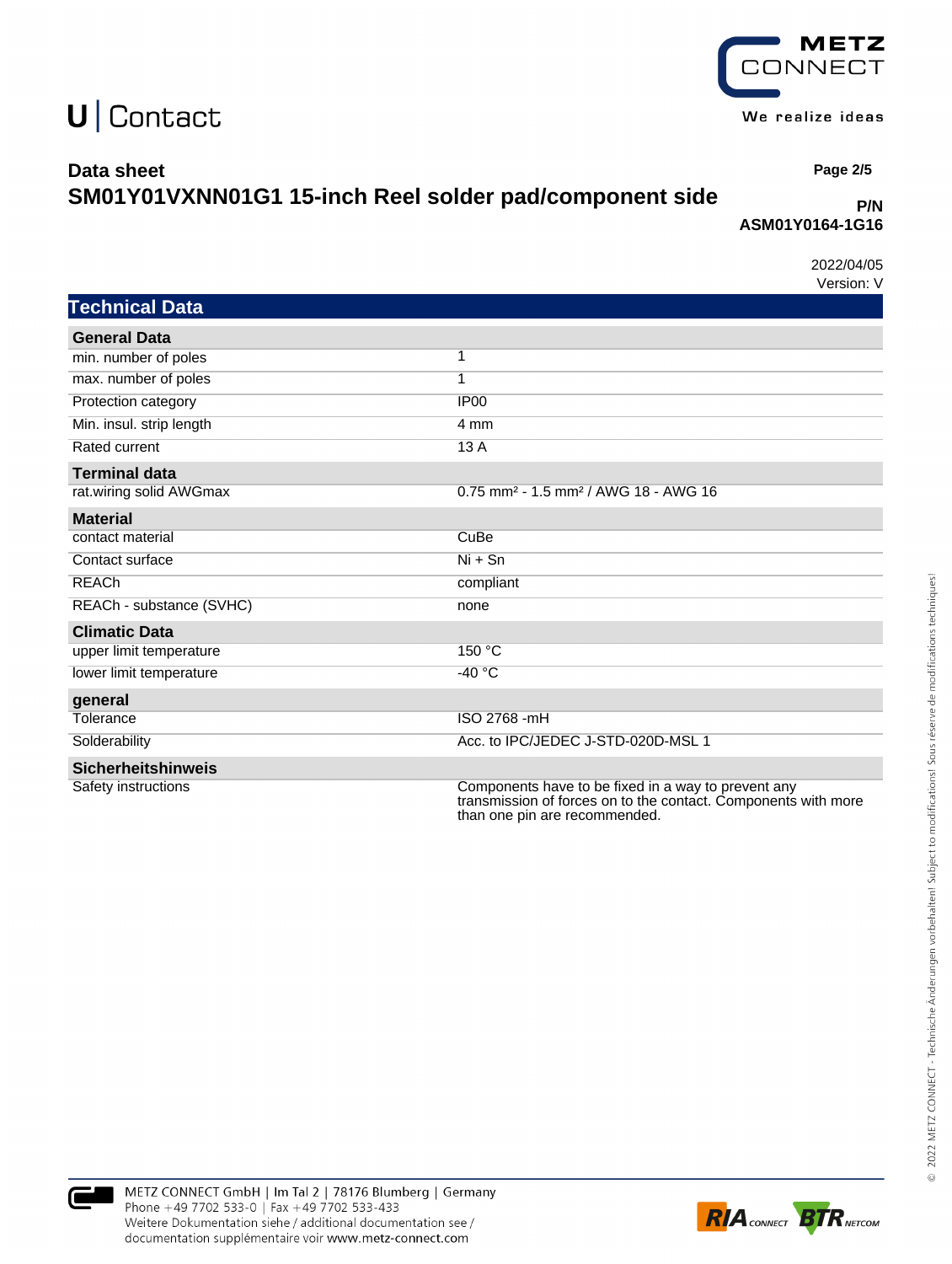

We realize ideas

### **Data sheet SM01Y01VXNN01G1 15-inch Reel solder pad/component side**

 **Page 3/5**

#### **P/N ASM01Y0164-1G16**

2022/04/05 Version: V

| <b>Counterpart</b> |                                          |
|--------------------|------------------------------------------|
| P/N                | <b>Designation</b>                       |
| 709023             | Tape_ASM01Y_16mm K03547 Tape_ASM01Y_16mm |



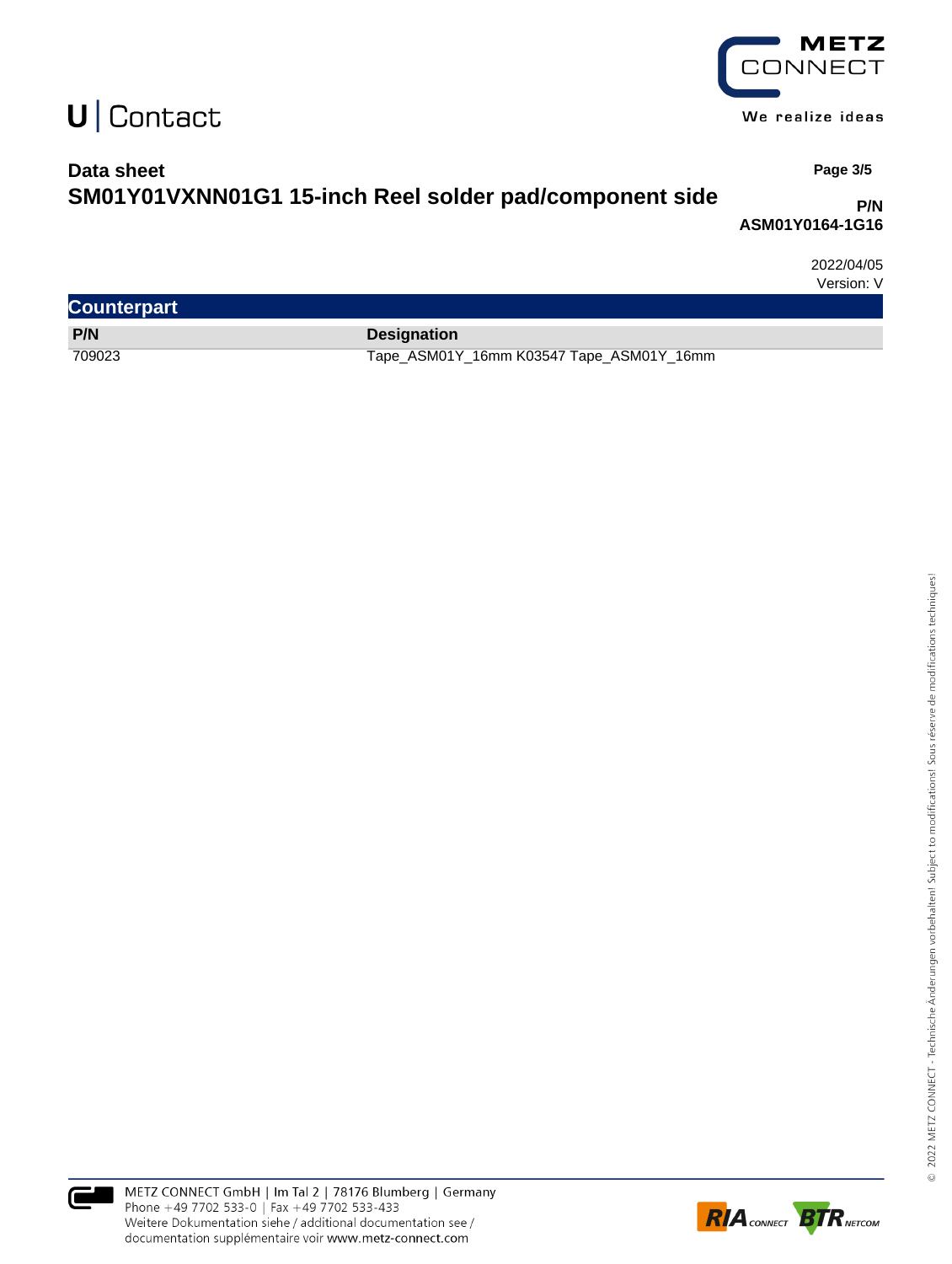## METZ **CONNECT**

We realize ideas

### **Data sheet**

## **SM01Y01VXNN01G1 15-inch Reel solder pad/component side**

#### **P/N ASM01Y0164-1G16**

2022/04/05 Version: V

 **Page 4/5**